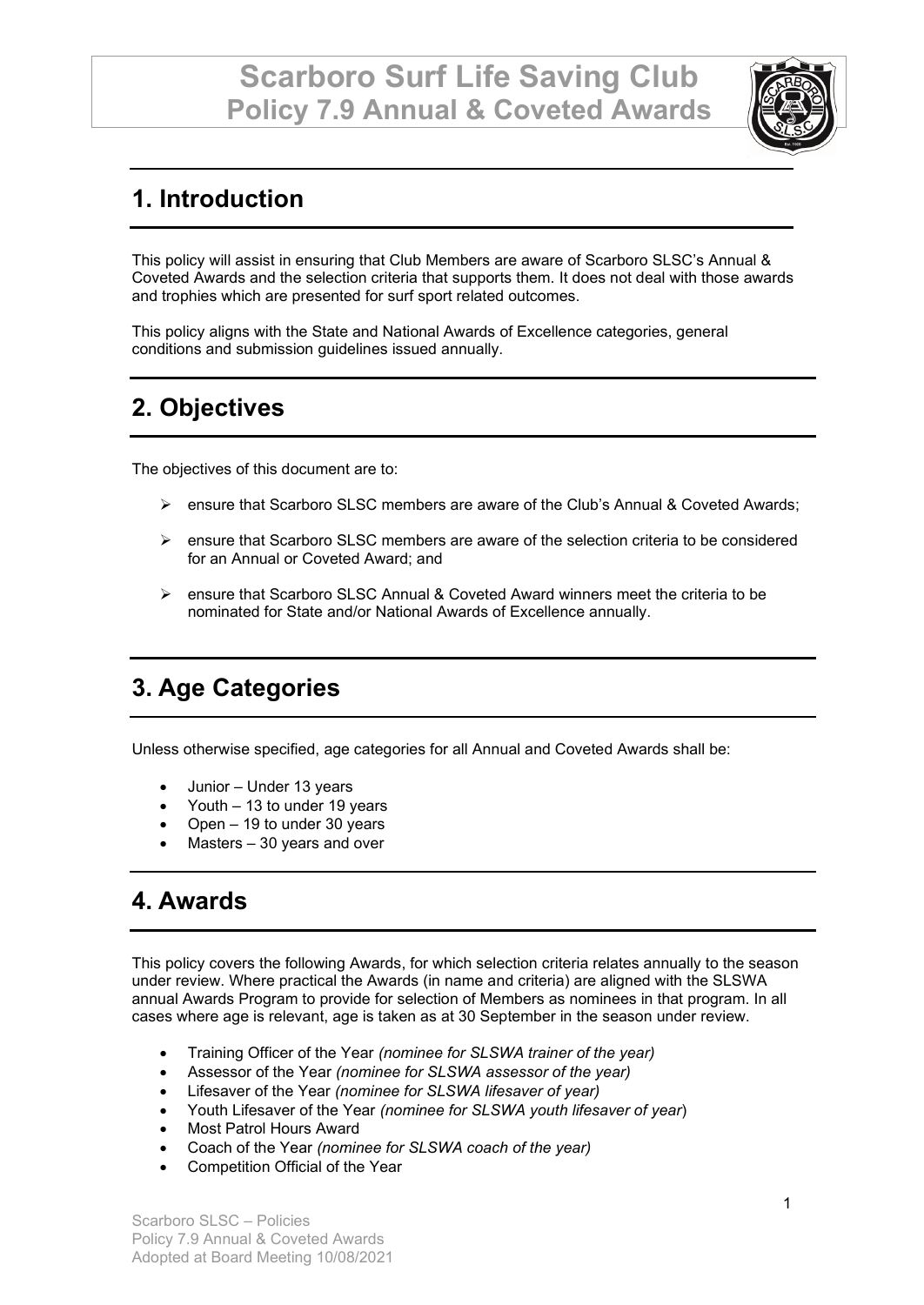# **Scarboro Surf Life Saving Club Policy 7.9 Annual & Coveted Awards**



- Open Athlete of the Year
- Youth Athlete of the Year
- Masters Athlete of the Year
- Team of the Year
- Rising Star for ages 13 to under 17 years
- Woodside Nippers Club Volunteer of the Year *(nominee to relevant SLSWA Nipper Award)*
- Officer Bearer of the Year
- Most Enthusiastic Club Member
- Club Stirrer

It is acknowledged that at certain times some awards may be identified with a sponsor or donor. At the sole discretion of the Board, the name of any award so identified shall have the sponsor or donor name included in the name of the award and any trophy so presented shall also be identified with the relevant sponsor or donor.

At its sole discretion the Board may choose not to present any one or more Awards in any given season if it considers there are no likely candidates. In all categories the Board, also at its sole discretion, may also seek and name several finalists.

#### **5. Essential Criteria all Awards**

For all awards, selected members:

- Must be a current financial member of the Club;
- must not be in arrears of financial or other obligations to the Club;
- must not be more than one patrol in arears of rostered patrol hours obligation; and
- must not be subject to any applied disciplinary action at a Club, State or National level.

#### **6. Annual Awards**

#### **Training Officer of the Year:**

This award recognises and rewards a member who has made a significant contribution towards the area of education and awards within the Club.

Nominations shall be considered by the Beach Operations Committee, which shall submit its chosen recipient to the Board for presentation at the Club's annual dinner.

Essential Criteria

• Must hold the SLSA Training Officer's certificate or SLSWA equivalent.

Selection Criteria

- Outstanding contribution and commitment to surf lifesaving award training duties.
- Attended conferences and/or participated in personal professional development relating to education as appropriate.
- Contributed to continuous improvement of new training resources, tools and research.
- Acted in support of award training in other Clubs, training Areas, or at a State or National level.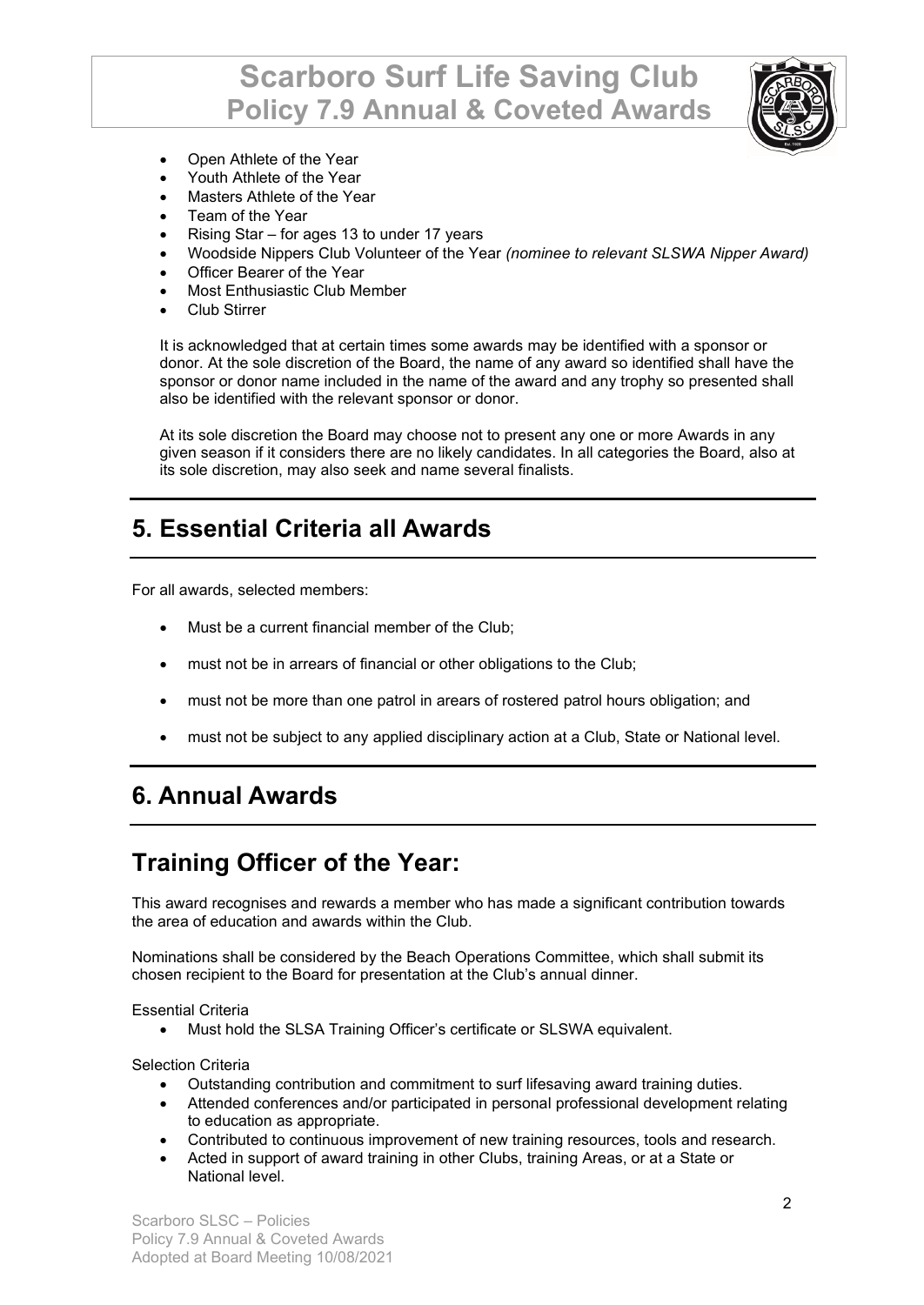

- Presents a positive personal image as a role model for their fellow members generally.
- Any additional relevant information.

**………………………………….**

### **Assessor of the Year:**

This award recognises and rewards a member who has made a significant contribution towards the area of education and awards within the Club.

Nominations shall be considered by the Beach Operations Committee, which shall submit its chosen recipient to the Board for presentation at the Club's annual dinner.

Essential Criteria

• Must hold the SLSA Assessor's certificate or SLSWA equivalent.

Selection Criteria

- Outstanding contribution and commitment to surf lifesaving award assessing duties.
- Attended conferences and/or participated in personal professional development relating to education as appropriate.
- Contributed to continuous improvement and development of assessment processes, tools and research.
- Acted in support of award assessment in other Clubs, assessing Areas, or at a State or National level.
- Presents a positive personal image as a role model for their fellow members generally.
- Any additional relevant information.

**………………………………………………**

## **Lifesaver of the Year:**

This award recognises and rewards a member who has demonstrated excellence and outstanding service in their contribution to the lifesaving patrol obligations of the Club. It is aimed at active surf lifesavers undertaking lifesaving duties and who can be presented as an identifiable "ambassador" for surf lifesaving within and beyond the Club.

Nominations shall be considered by the Beach Operations Committee, which shall submit its chosen recipient to the Board for presentation at the Club's annual dinner.

Essential Criteria

• Must hold any SLSA Award which enables the member to actively participate in authorised patrol duties.

Selection Criteria

- Outstanding contribution and commitment to lifesaving patrol obligations and duties.
- Undertaken additional self-development relating to lifesaving duties.
- Fulfilled a leadership role or demonstrated leadership qualities and/or skills
- Encouraged or contributed to frontline member development on patrol.
- Presents a positive personal image as an ambassador role model for their fellow members generally.
- Actively participates in other Club activities.
- Any additional relevant information. (academic or sporting achievements) **…………………………………………….**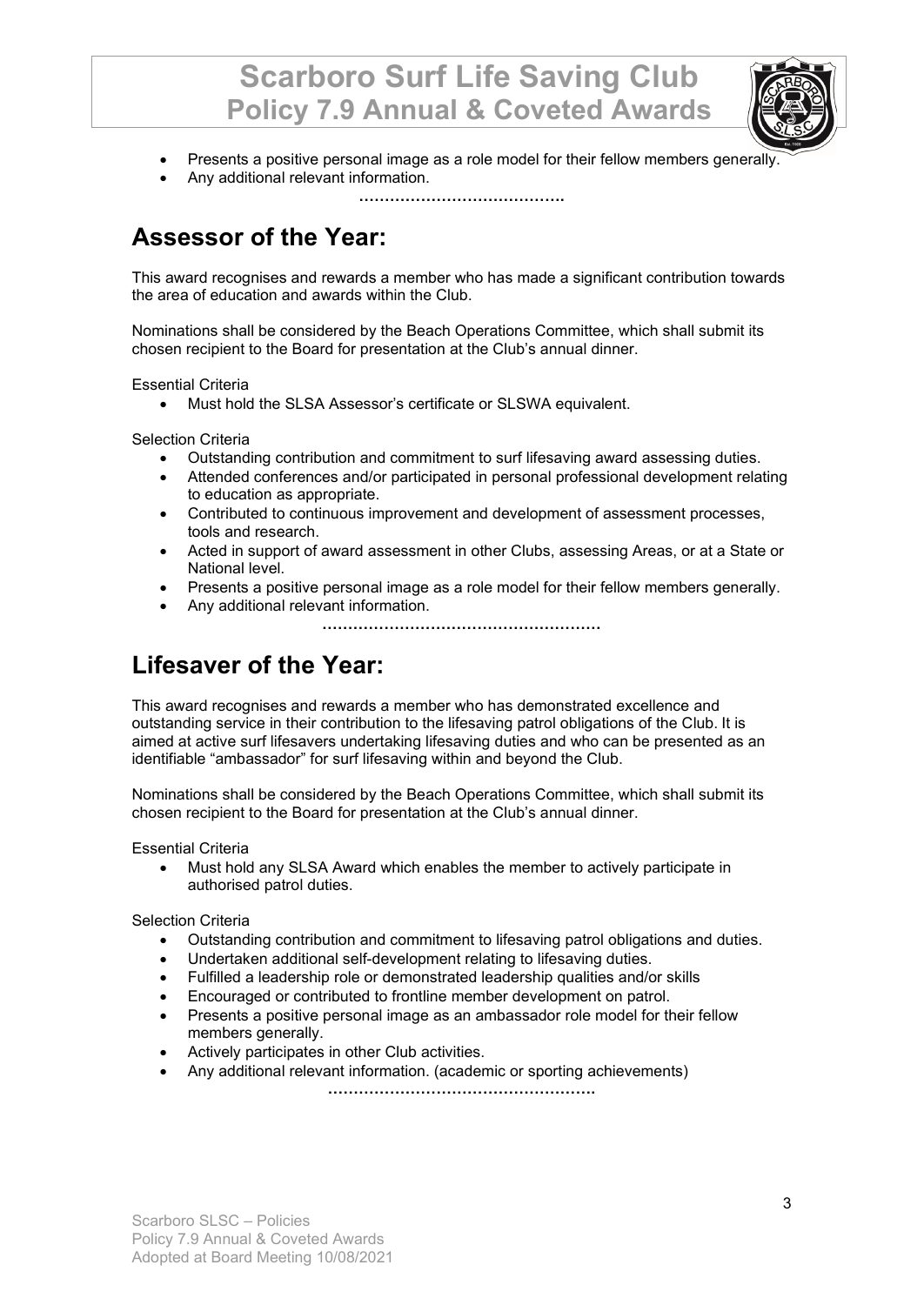

#### **Youth Lifesaver of the Year:**

#### **Current selection criteria:**

This award recognises and rewards a member between the ages of 13 years to under 19 years who has demonstrated excellence and outstanding service in their contribution to the general obligations of the Club.

Nominations shall be solicited by the Board from both the Beach Operations Committee and Surf Sports Committee. The Board shall then determine its chosen recipient for presentation at the Club's annual dinner.

Essential Criteria

• Must hold the SLSA award relevant to their membership category (either SRC or BM) and any other applicable awards.

Selection Criteria

- Demonstrated outstanding contribution to the Club in the areas of lifesaving, training, leadership and surf sports.
- Demonstrated commitment to the development of their fellow youth members and/or other sections of membership within the Club.
- Undertaken additional self-development relating to surf lifesaving generally.
- Promoted the Club in the wider community.
- Actively participates in a wide range of Club activities
- Presents a positive personal image as a role model for their fellow members generally.
- Any additional relevant information.

**…………………………………………………..**

#### **Most Patrol Hours:**

This award recognises and rewards the member who has personally recorded the most on duty patrol hours.

Nominations shall be considered by the Beach Operations Committee, which shall submit its chosen recipient to the Board for presentation at the Club's annual dinner.

Essential Criteria

• Must hold any SLSA Award which enables the member to actively participate in authorised patrol duties.

Selection Criteria

- Only those patrol hours as actually recorded in the Club's patrol log shall be counted.
- Recorded hours must be signed off by the Patrol Captain at the time. **………………………………………………………..**

## **Coach of the Year:**

This award recognises and rewards a member who has made a significant contribution towards coaching within the Club with regard to both athlete(s) performance and coach educational development.

Nominations shall be considered by the Surf Sports Committee, which shall submit its chosen recipient to the Board for presentation at the Club's annual dinner.

Essential Criteria

• Must be a currently accredited surf sports coach and hold at least level I sports coach accreditation.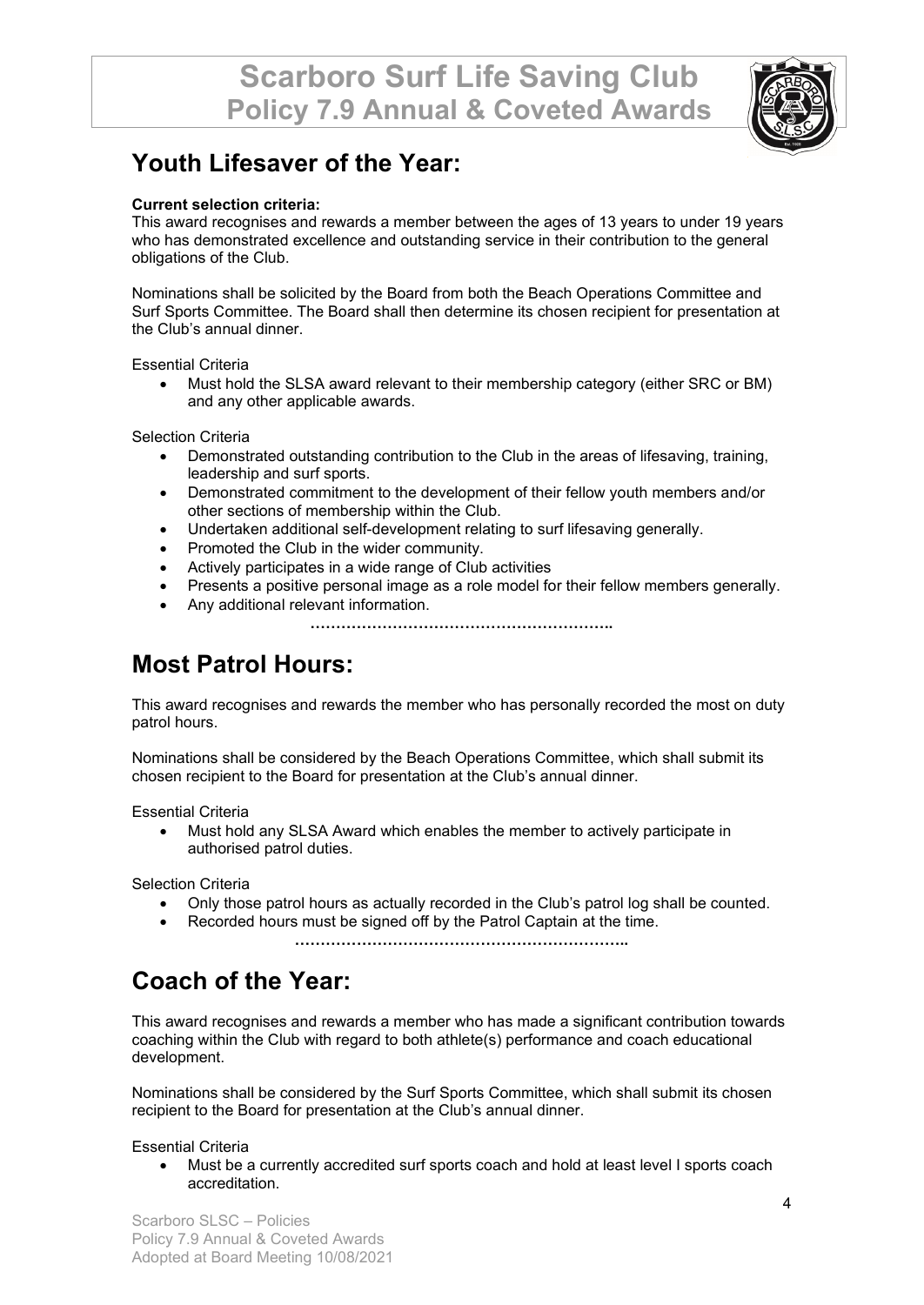

#### Selection Criteria

- Outstanding contribution and commitment to the development of coaching in the Club.
- Significant contribution towards a member(s) athletic performance in surf sports at the highest level.
- Presents a positive personal image of the role of a coach in surf sports improvement.
- Undertaken and/or actively promotes additional self-development relating to coach education generally.
- Attended conferences and/or participated in personal professional development relating to coaching as appropriate.
- Demonstrates sound coaching principles and use of coaching plans.
- Any relevant additional information.

**………………………………………………………………………………………….**

# **Competition Official of the Year:**

This award recognises and rewards a member who has made a significant contribution towards officiating, with regard to both representation on behalf of the Club at interclub surf sports events and development of competition officials within the Club.

Nominations shall be considered by the Surf Sports Committee, which shall submit its chosen recipient to the Board for presentation at the Club's annual dinner.

Essential Criteria

- Must be a SLSA currently accredited surf sports official.
- Must have represented the Club at interclub surf sports events.

Selection Criteria

- Significant contribution towards encouraging Club members to take up officiating.
- Presents a positive personal image of the role of the competition official and of surf sports in the development of lifesavers.
- Actively supports the correct (in accordance with SLSA surf sports rules) conduct of intra-club surf sports events.
- Regularly represents the Club at SLSWA surf sports events.
- Any relevant additional information.

**……………………………………………………….**

## **Open Athlete of the Year:**

This award recognises and rewards a member who has demonstrated excellence in surf sports at Open interclub competition and contributed to the development of surf sports within the Club.

Nominations shall be considered by the Surf Sports Committee, which shall submit its chosen recipient to the Board for presentation at the Club's annual dinner.

Essential Criteria

• Must present a positive image as an athlete in surf sports and conduct themselves in a professional manner.

Selection Criteria

- Achievement at a high level of interclub surf sports competition.
- Significant contribution towards the promotion of surf sports within the Club.
- Personal result/s have had a positive impact on the image of the Club in Surf Life Saving in WA.
- Presents a positive personal image as a role model for their fellow members generally.
- Any relevant additional information.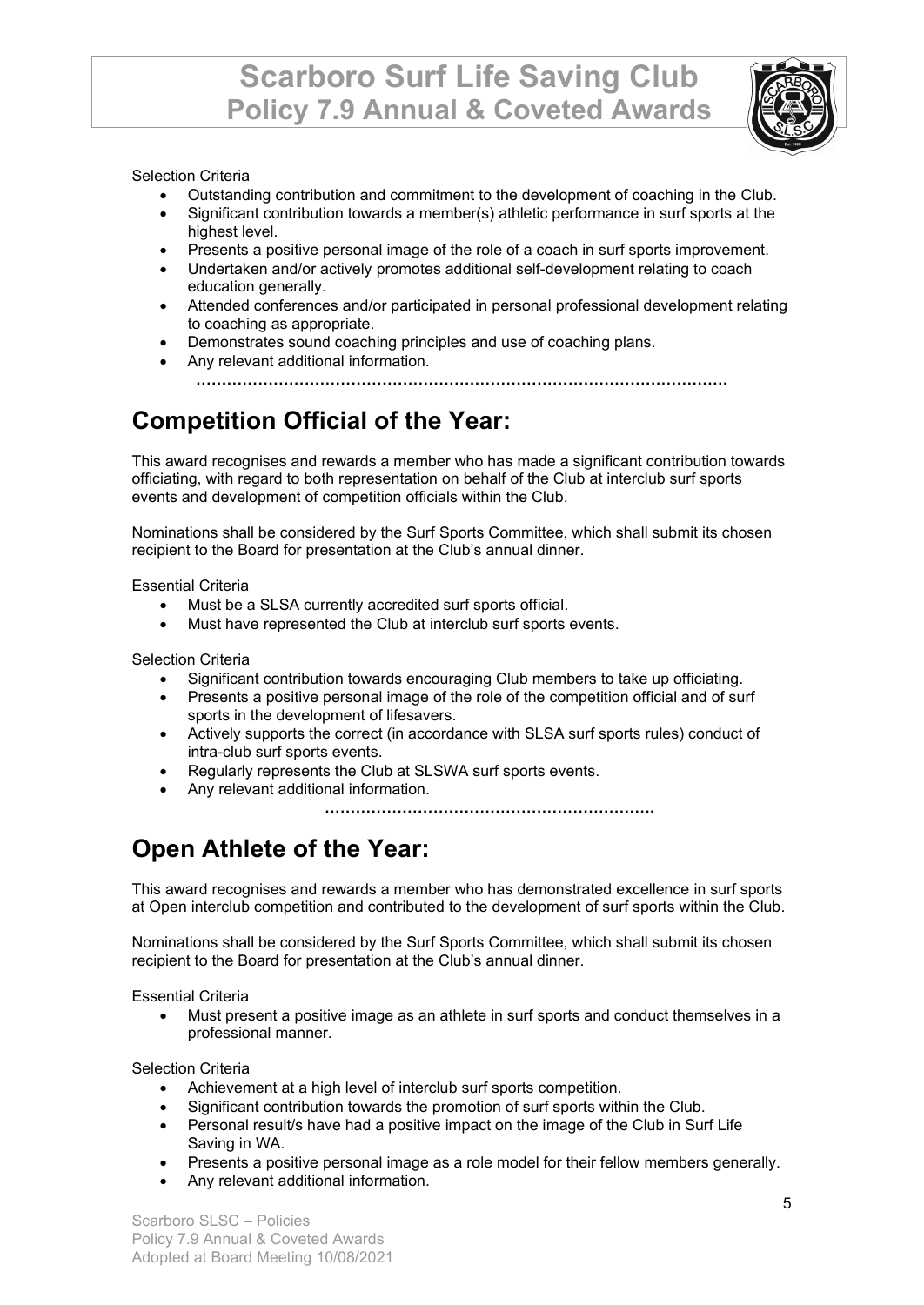**………………………………………………………………..**



**Youth Athlete of the Year:**

This award recognises and rewards a member between the ages of 13 and under 19 years who has demonstrated excellence in surf sports at interclub competition and contributed to the development of surf sports within the Club.

Nominations shall be considered by the Surf Sports Committee, which shall submit its chosen recipient to the Board for presentation at the Club's annual dinner.

Essential Criteria

• Must present a positive image as an athlete in surf sports and conduct themselves in a professional manner.

Selection Criteria

- Achievement at a high level of interclub surf sports competition.
- Significant contribution towards the promotion of surf sports among young members within the Club.
- Personal result/s have had a positive impact on the image of the Club in Surf Life Saving in WA.
- Presents a positive personal image as a role model for their fellow members generally.
- Any relevant additional information.
	- **……………………………………………………………..**

### **Masters Athlete of the Year:**

This award recognises and rewards a member over the age of 30 years, who has demonstrated excellence in Masters surf sports at interclub competition and contributed to the development of surf sports within the Club.

Nominations shall be considered by the Surf Sports Committee, which shall submit its chosen recipient to the Board for presentation at the Club's annual dinner.

Essential Criteria

• Must present a positive image as an athlete in surf sports and conduct themselves in a professional manner.

Selection Criteria

- Achievement at a high level of interclub surf sports competition.
- Significant contribution towards the promotion of surf sports within the Club.
- Personal result/s have had a positive impact on the image of the Club in Surf Life Saving in WA.
- Presents a positive personal image as a role model for their fellow members generally.

**………………………………………………………………..**

## **Team of the Year:**

This award recognises and rewards a surf sports team comprising members who, competing as a recognised team in a statutory surf sports team event at interclub competition, have demonstrated sporting excellence and contributed to the development of surf sports within the Club.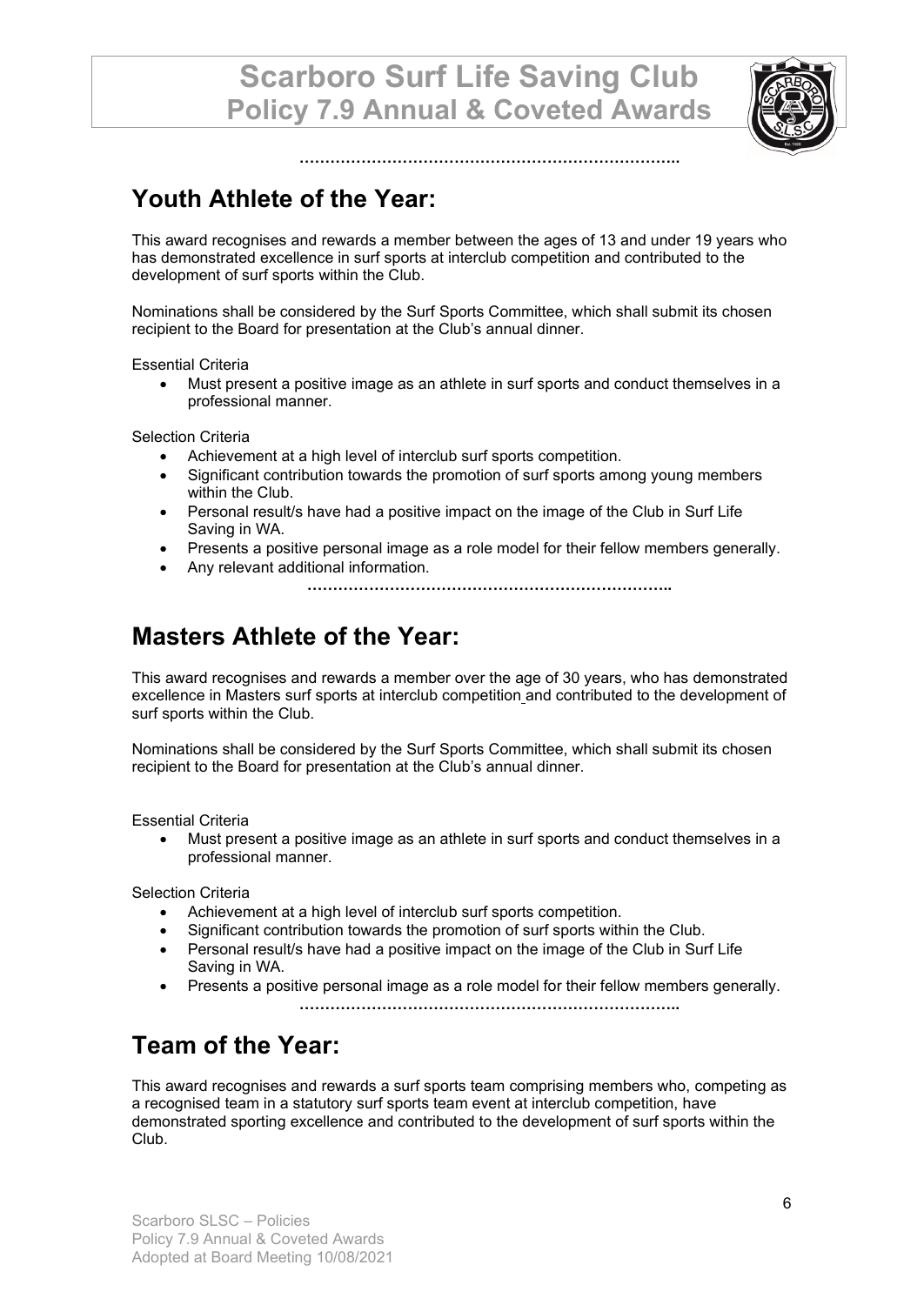

Nominations shall be considered by the Surf Sports Committee, which shall submit its chosen recipient to the Board for presentation at the Club's annual dinner.

Essential Criteria

• The team will comprise members who present a positive image of surf sports and conduct themselves in a professional manner.

Selection Criteria

- Achievement at a high level of interclub surf sports competition.
- Significant contribution, as a team, towards the promotion of surf sports within the Club.
- The team's result/s have had a positive impact on the image of the Club in Surf Life Saving in WA.
- The team members collectively present a positive image as role models for their fellow members generally.
- Any relevant additional information.

**………………………………………………………….**

### **Rising Star Award:**

This award recognises and rewards a member between the ages of 13 to under 17 years who has demonstrated outstanding qualities, achievement/s and/or contribution as a member of the Club.

Nominations shall be solicited by the Board from both Beach Operations and Surf Sports Committees. The Board shall then determine its chosen recipient for presentation at the Club's annual dinner.

Essential Criteria

• Must hold either the SLSA Surf Rescue Certificate or Bronze Medallion and any other applicable awards.

Selection Criteria

- Outstanding contribution to the Club and/or the community.
- Demonstrates a selfless willingness to help and encourage others.
- Participates in a wide range of Club activities.
- Presents a positive image as a role model for their fellow members generally.
- May have achieved some success or shown admirable qualities in surf sports events.
- Shows ambition and leadership qualities within the Club or at a state level.
- Any additional relevant information.

**………………………………………………………..**

#### **Woodside Nippers Club Volunteer of the Year:**

This award recognises and rewards a member who has made a significant and outstanding contribution to the ongoing development and delivery of the Junior Activities (Nipper) Program at Scarboro. This could be a member who is an Age Group manager, a member who manages gear and equipment, a member who provides water safety, a member who coaches a specific skill area, or a member who helps with administration duties in support of the Woodside Nippers Program.

Nominations shall be considered by the Surf Sports Committee from recommendations proposed by the Junior Activities Officer, which shall submit its chosen recipient to the Board for presentation at the Club's annual dinner.

#### Essential Criteria

• Current financial member.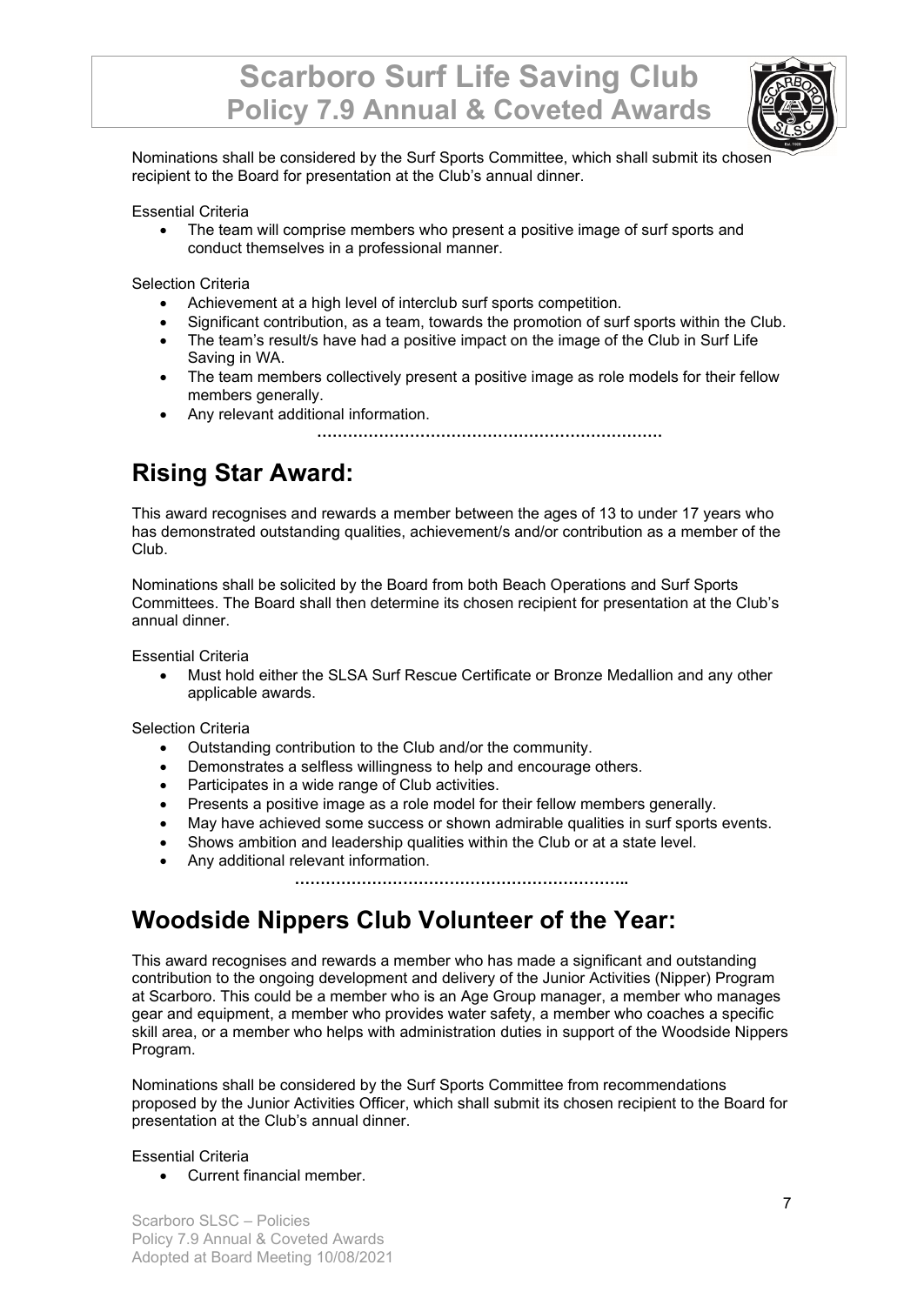

• Holder of n SLSA award relevant to their role.

Selection Criteria

- Made an outstanding and valued contribution to the ongoing development and delivery of the Club's Woodside Nippers Program and Nipper members generally through their personal involvement.
- Is a role model for other members and parents in their support of Junior Activities at the Club.
- Has demonstrated a significant contribution in terms of the daily routine undertaken and the hours put in.
- Any relevant additional information.

**…………………………………………………………………………**

## **Office Bearer of the Year:**

This award recognises and rewards a member who has made a significant contribution as an office bearer, above and beyond the role they have been appointed to, within the Club.

Nominations shall be considered by the Board and directors may seek input from other Committees within the Club. The Board's chosen recipient will be presented at the Club's annual dinner.

Essential Criteria

• Must hold the relevant awards or qualifications for the position, if any applicable.

Selection Criteria

- Outstanding commitment and contribution to the Club.
- Has made a positive contribution to the ongoing development and growth of the office to which they were appointed.
- Has met and performed well in all required performance measures under their duty statement.
- Demonstrated commitment to surf lifesaving generally.
- Achievements and positions, held at Club, State and National level.
- Presents a personal positive image as a role model for their fellow members generally.
- Contributed to Club and member development generally.
- Any additional relevant information.

**………………………………………………………………..**

#### **Most Enthusiastic Club Member:**

Traditionally acknowledged as The Life Members Trophy for Most Enthusiastic Member, based on the fact that the trophy was originally struck and funded by the life members of the Club. This award recognises and rewards a member who has made an outstanding and significant contribution to the development of/or in a key specific area of the Club, above and beyond any role they may have been appointed to, within the Club.

Nominations shall be considered by the Board and directors may seek advice from other Officers. The Board's chosen recipient will be presented at the Club's annual dinner.

Essential Criteria

• Presents a positive personal image as a role model for their fellow members.

Selection Criteria

- Outstanding and significant contribution and commitment in either a specific area or field, or generally to the ongoing development of the Club.
- Any additional relevant information.